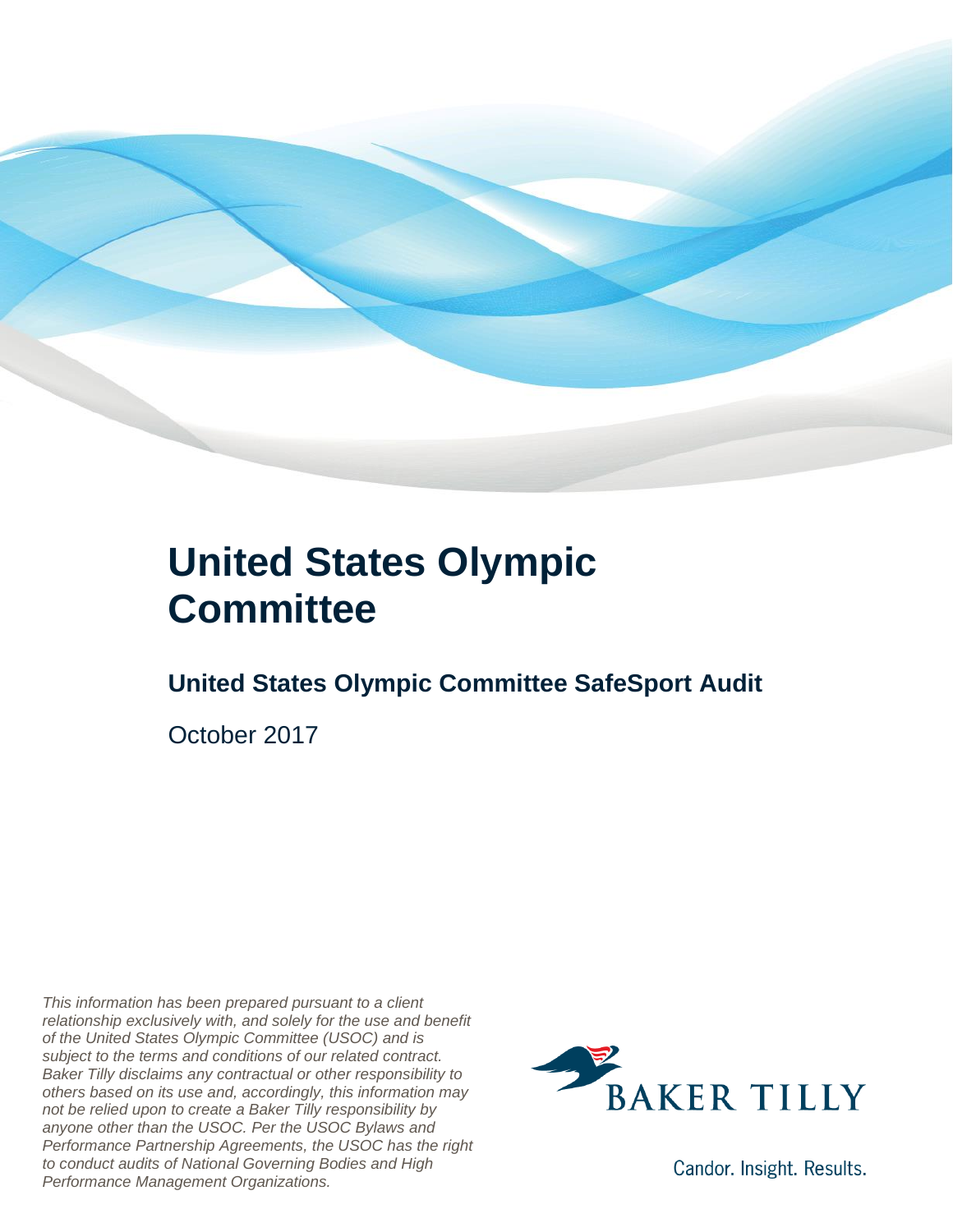

Candor. Insight. Results.

|                 | UNITED STATES OLYMPIC COMMITTEE SAFESPORT AUDIT3 |  |
|-----------------|--------------------------------------------------|--|
|                 |                                                  |  |
|                 |                                                  |  |
|                 |                                                  |  |
| <b>Contents</b> |                                                  |  |
|                 |                                                  |  |
|                 |                                                  |  |
|                 |                                                  |  |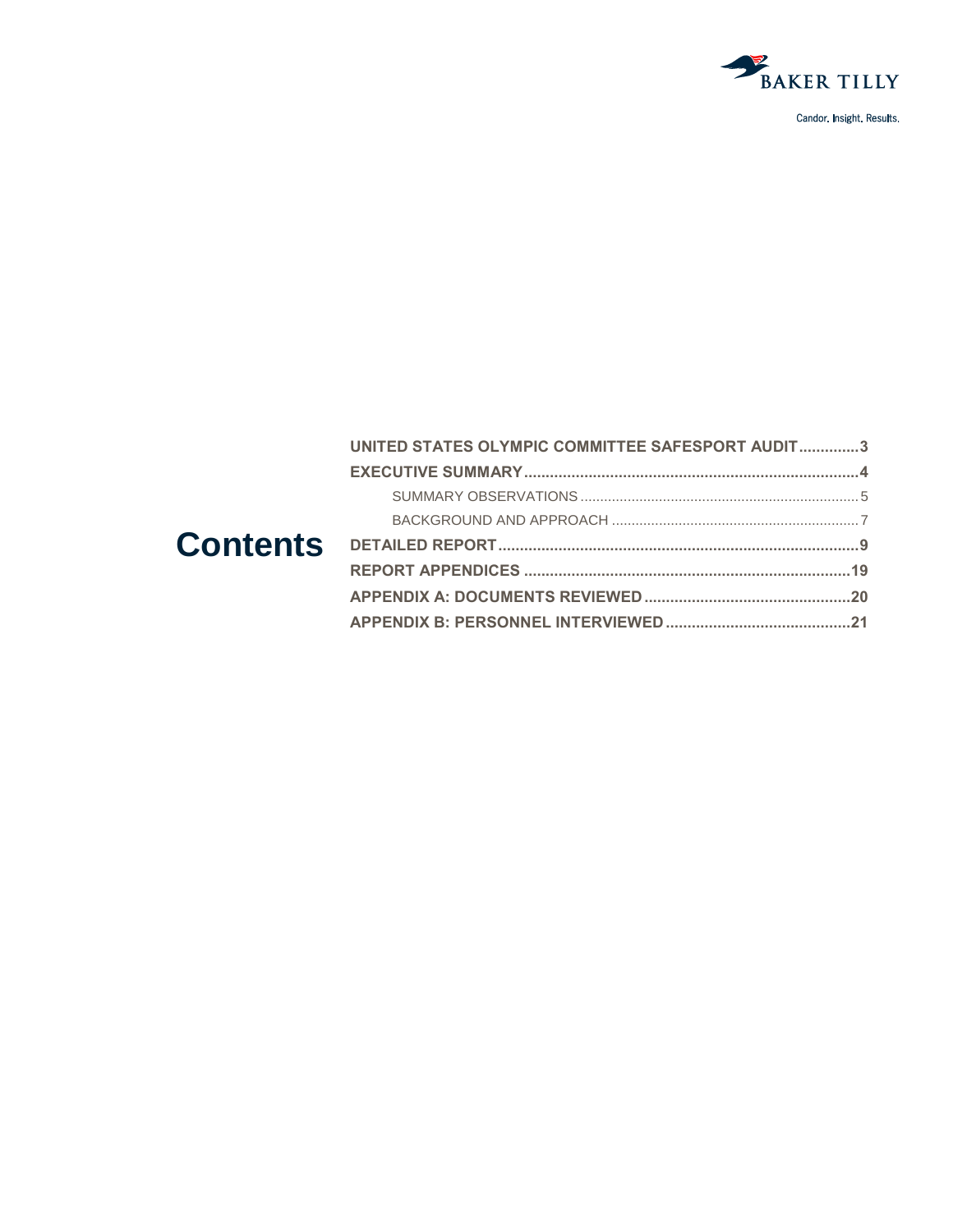

 $\overline{a}$ 

United States Olympic Committee USOC SafeSport Audit

# <span id="page-2-0"></span>**United States Olympic Committee SafeSport Audit<sup>1</sup>**

<sup>1</sup> To consider the report in its entirety, please refer also to the detailed management response that will appear here [\[Governance Documents\]](https://www.teamusa.org/Footer/Legal/Governance-Documents) within 90 days of the date of this report.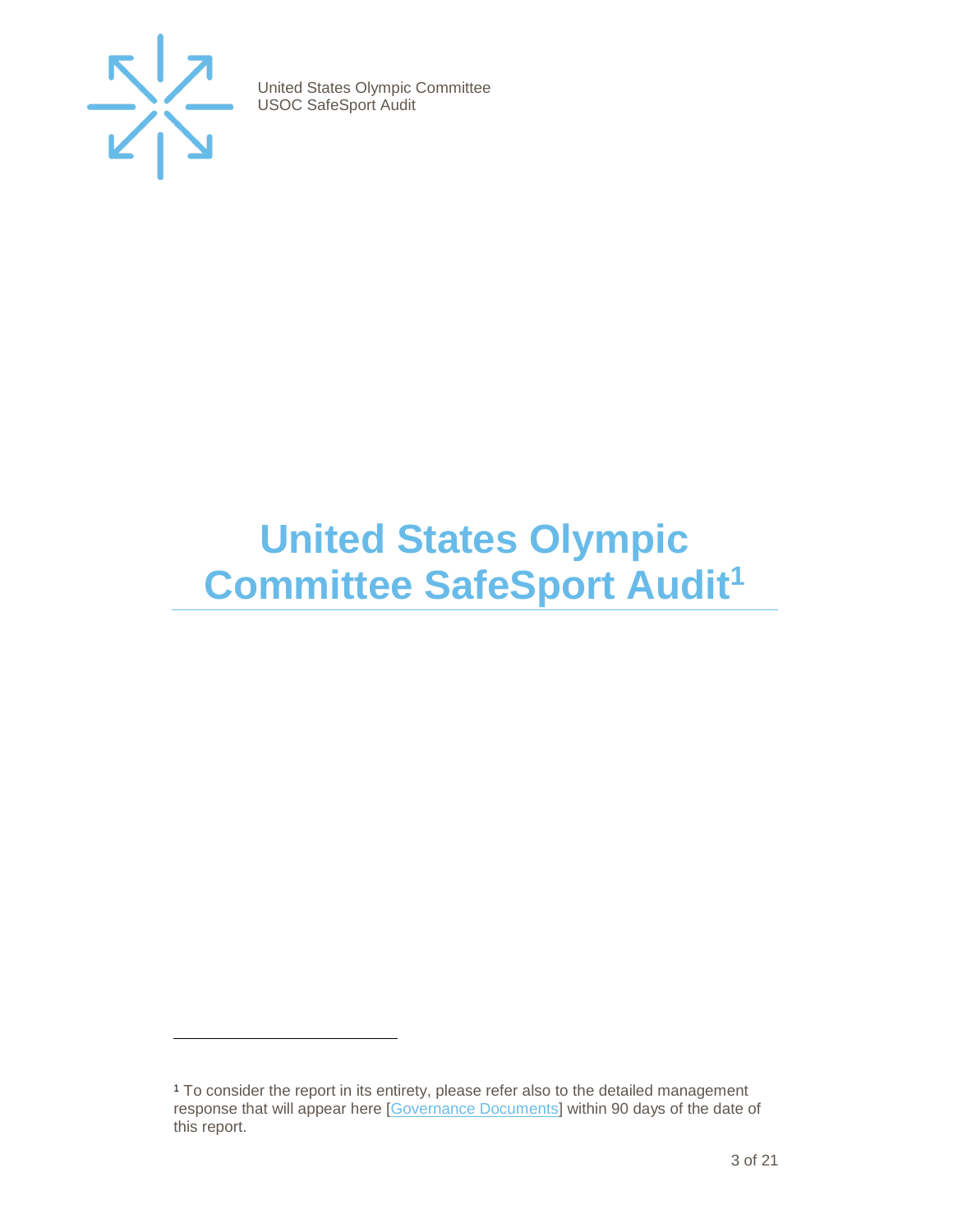<span id="page-3-0"></span>

## **Executive Summary**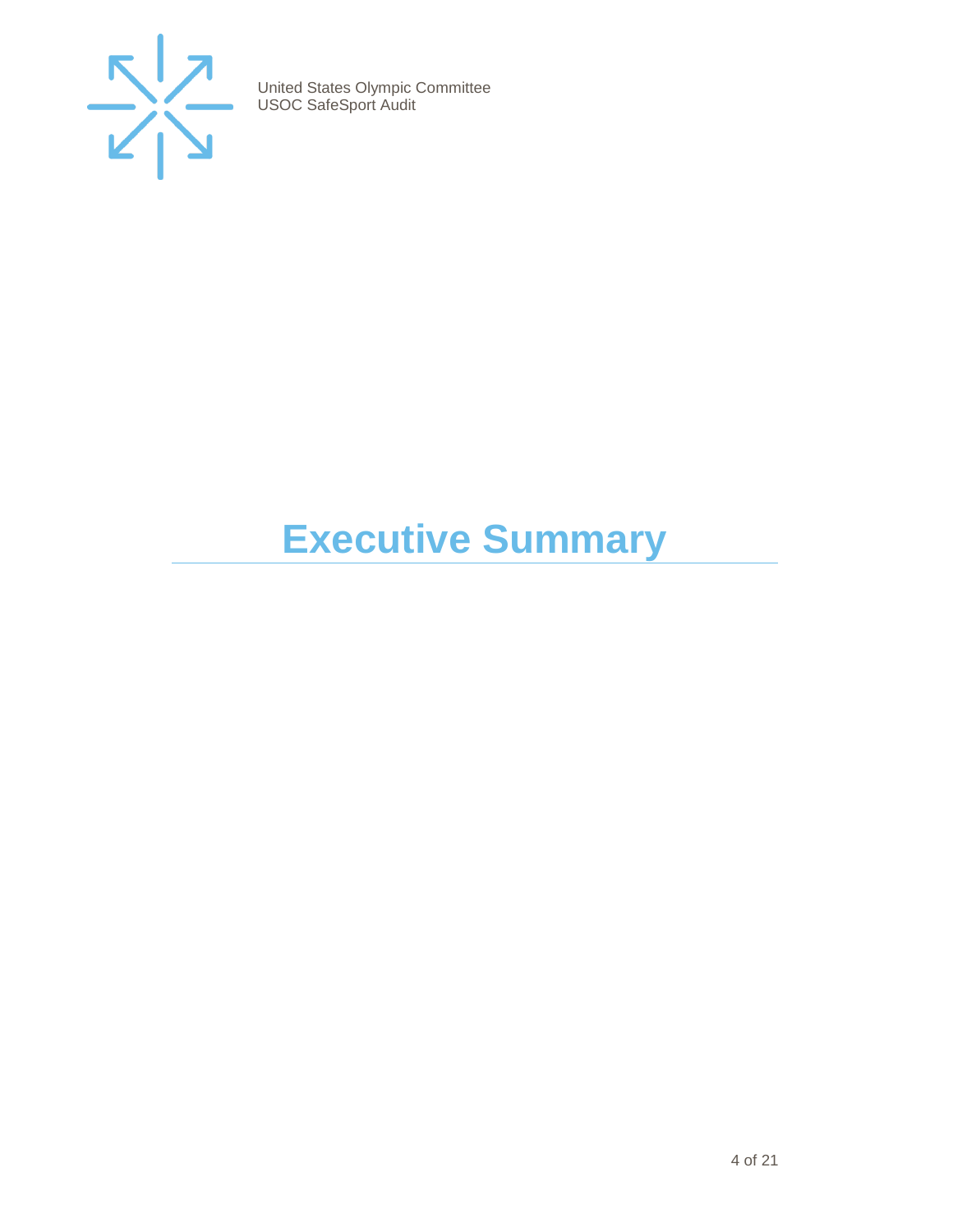

### <span id="page-4-0"></span>**Summary Observations**

The United States Olympic Committee (USOC) engaged Baker Tilly Virchow Krause (Baker Tilly) to assist the USOC in the completion of SafeSport audits to assess compliance with SafeSport policies and procedures at the USOC and all of its National Governing Bodies (NGBs) and High Performance Management Organizations (HPMOs).

Baker Tilly performed a review of USOC to evaluate compliance with the Athlete Safety Standards. It shall be the policy of the USOC that each NGB adopt a Minimum Standards Policy for Athlete Safety Programs (Athlete Safety Standards) by December 31, 2013<sup>2</sup>. The USOC should also hold itself accountable to maintain compliance with the requirements noted in the Athlete Safety Standards, as applicable.

We noted the following opportunities to enhance the design of USOC's compliance with the Athlete Safety Standards:

#### **Testing Observations**

- > **Athlete Safety Standards - Education and Training Testing** 
	- Three individuals selected for testing (30% of the selected individuals) for USOC Headquarters did not complete education and training requirements during the testing period (i.e., May 1, 2016 through April 30, 2017); however, evidence was provided that the education and training requirements were completed after the testing period.

#### **Athlete Safety Standards - Criminal Background Check Testing**

- The USOC Olympic Training Center has a policy that requires criminal background checks to be conducted; however, the USOC did not begin verifying that the criminal background checks were completed until April 2017.
- **Athlete Safety Standards - Education and Training Policy Requirement**
	- The USOC's SafeSport-related documentation and administrative material does not require individuals such as coaches, volunteers, or contracted third parties working with Games, Medical Staff, or Paralympics who it formally authorizes, approves, or appoints (a) to a position of authority over, or (b) to have frequent contact with athletes to complete education and training as required by the Athlete Safety Standards.

#### **Process Improvements**

- **Athlete Safety Standards - Criminal Background Checks and Education and Training (Timeliness)**
	- The Athlete Safety Standards do not provide guidance related to how quickly criminal background checks and education and training should be completed (e.g., within 30 days of start date, within 30 days of membership), which leads to inconsistent practices among each NGB/HPMO.
- **Athlete Safety Standards - Criminal Background Checks and Education and Training (NGB/HPMO Monitoring/Tracking)**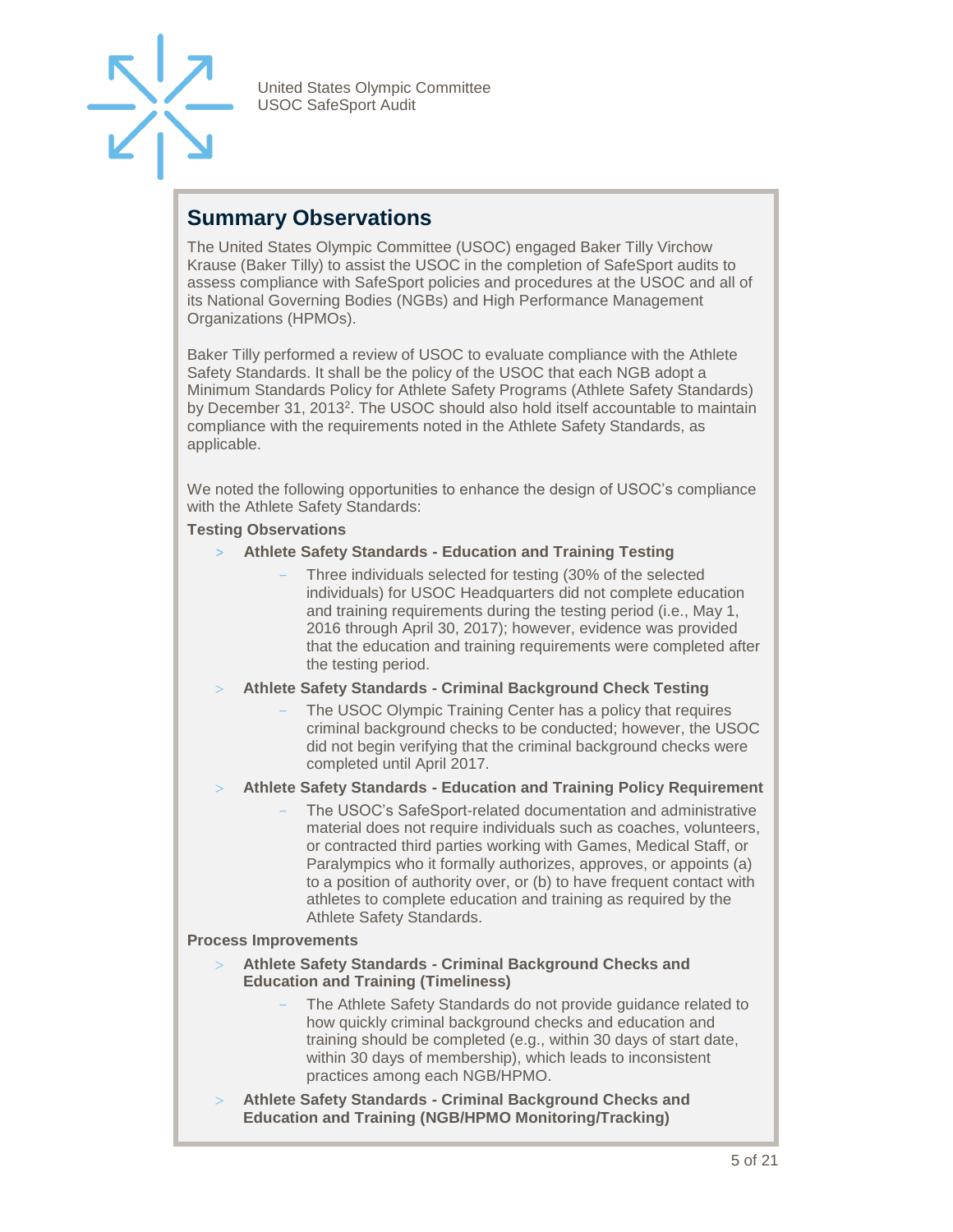

 $\overline{a}$ 

Many of the NGBs/HPMOs are unable to effectively and/or efficiently determine accurate and complete populations of stakeholders required to comply with the Athlete Safety Standards.

#### **Athlete Safety Standards - Policy Format and Structure**

- The Athlete Safety Standards require that NGBs/HPMOs adopt an athlete safety program; however, there is not specific guidance and/or specific requirements as to the format and structure of the program. Due to the lack of guidance and/or specific requirements, there are a number of inconsistencies with how each NGB/HPMO chooses to document these requirements. As such, this often leads to incomplete or inconsistent application of the requirements listed in the Athlete Safety Standards. For example, some NGBs/HPMOs have:
	- **Created SafeSport policy documents**
	- Created website content/materials
	- Added to existing materials (e.g., code of conduct, bylaws)
	- Referenced materials created by the Center for SafeSport, instead of creating and maintaining documentation specific to their environment and stakeholders

While other NGBs/HPMOs have done a combination of all the methods listed, spreading SafeSport-related requirements amongst policies, bylaws, and websites, which could hinder stakeholders from reporting SafeSport-related misconduct.

#### > **Athlete Safety Standards - Education and Training (Peer to Peer Abuse)**

- The Athlete Safety Standards do not specifically require or recommend criminal background checks or education and training for athletes, which could expose athletes to individuals with a criminal history or limit their understanding and awareness of SafeSport specific requirements, including prohibited misconduct.
- > **Athlete Safety Standards – Reporting**
	- The Athlete Safety Standards require that each NGB/HPMO establish a procedure for reporting misconduct; however, there are no specific requirements to provide an option for anonymous and/or confidential reporting. Further, there are no specific requirements that prohibit potential barriers to reporting a SafeSport concern (e.g., filing fees, written requirements, timeliness requirements).

<sup>2</sup> Effective June 20, 2017 the USOC replaced the Athlete Safety Standards with the NGB Athlete Safety Policy. Due to the timing of this audit, fieldwork was performed in accordance with the Athlete Safety Standards.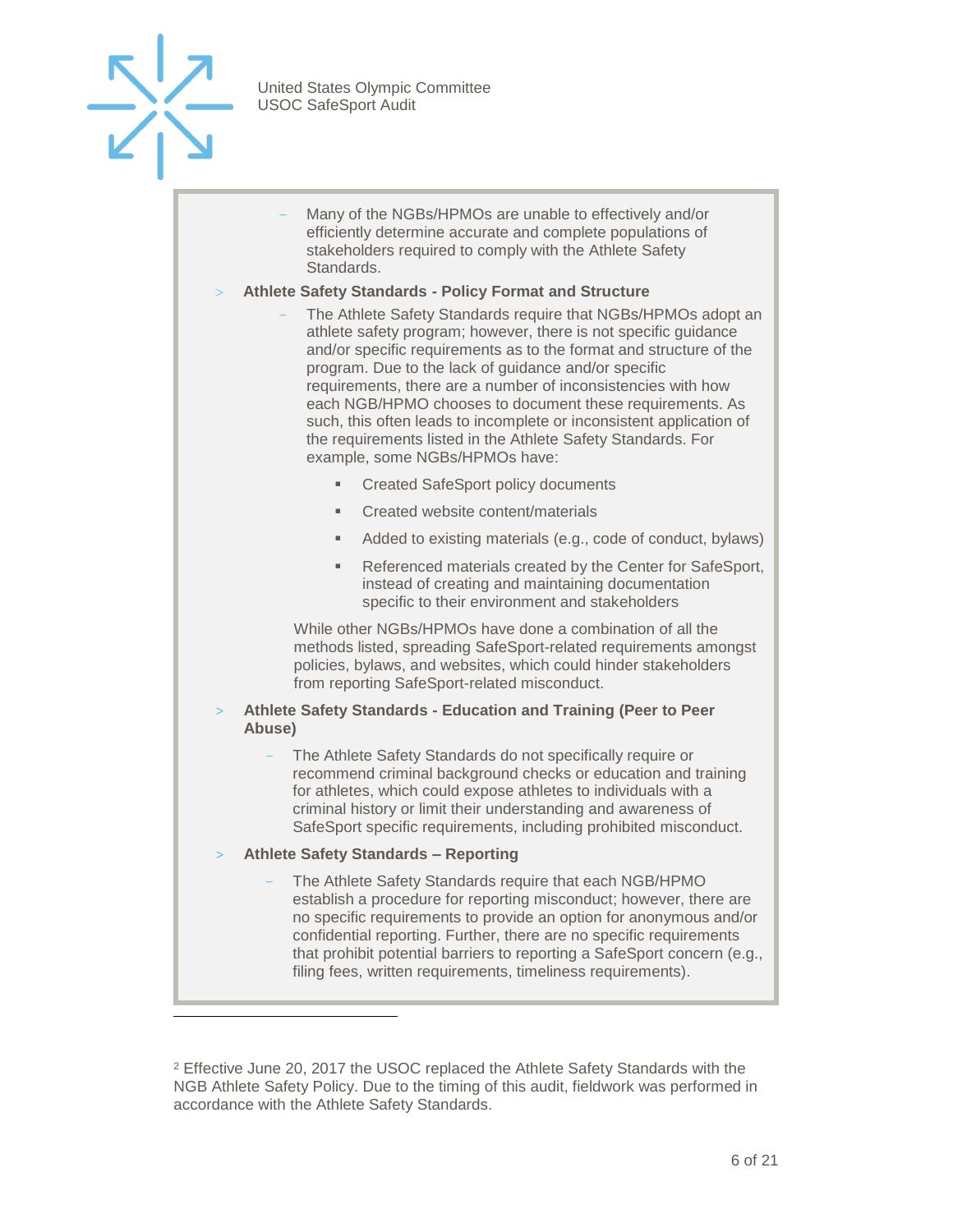

- > **Athlete Safety Standards - Criminal Background Checks and Education and Training (Reviewing and Vetting Results)**
	- Not all NGBs/HPMOs have a consistent process for reviewing and assessing the results of a criminal background check (i.e., assessing potentially unfavorable outcomes or red lights). Some NGBs/HPMOs follow a zero-tolerance process and others have detailed procedures for reviewing and vetting potentially unfavorable outcomes.
- > **Athlete Safety Standards - SafeSport Compliance Monitoring**
	- A number of NGBs/HPMOs are not in compliance with the Athlete Safety Standards indicating that additional monitoring may be necessary.

### <span id="page-6-0"></span>**Background and Approach**

<span id="page-6-1"></span>The USOC engaged Baker Tilly to assist the USOC in the completion of SafeSport audits to assess compliance with SafeSport policies and procedures at the USOC and all of its NGBs and HPMOs.

Baker Tilly performed a review of USOC to evaluate compliance with the Athlete Safety Standards. The following activities were performed for this review of USOC:

- Developed and executed an audit program that included:
	- Holding virtual entrance meetings to discuss and document USOC's SafeSport program and processes.
	- Selecting a sample of 10 from the required individuals to ensure a background check was performed and education and training was completed - USOC Games, USOC Medical Staff, USOC Headquarters, USOC Paralympic
	- Selecting a sample of six NGBs/HPMOs groups for USOC Olympic Training Center from Colorado Springs/Lake Placid to ensure a service agreement was completed with criminal background language included and a sample of 11 from the required individuals to ensure education and training was completed. See **Appendix A** for a list of documents reviewed.
	- Reviewing USOC's athlete safety policy and determining whether the following was addressed:
		- Required misconduct is prohibited and defined;
		- Reporting procedures are documented; and
		- The grievance process is documented and complies with Athlete Safety Standards.
	- Identifying which individuals are required to undergo a criminal background check and complete education and training.
- Conducted a virtual exit meeting, if requested, following delivery of the draft report, to discuss audit findings and recommendation(s) with USOC. See **Appendix B** for a list of individuals interviewed.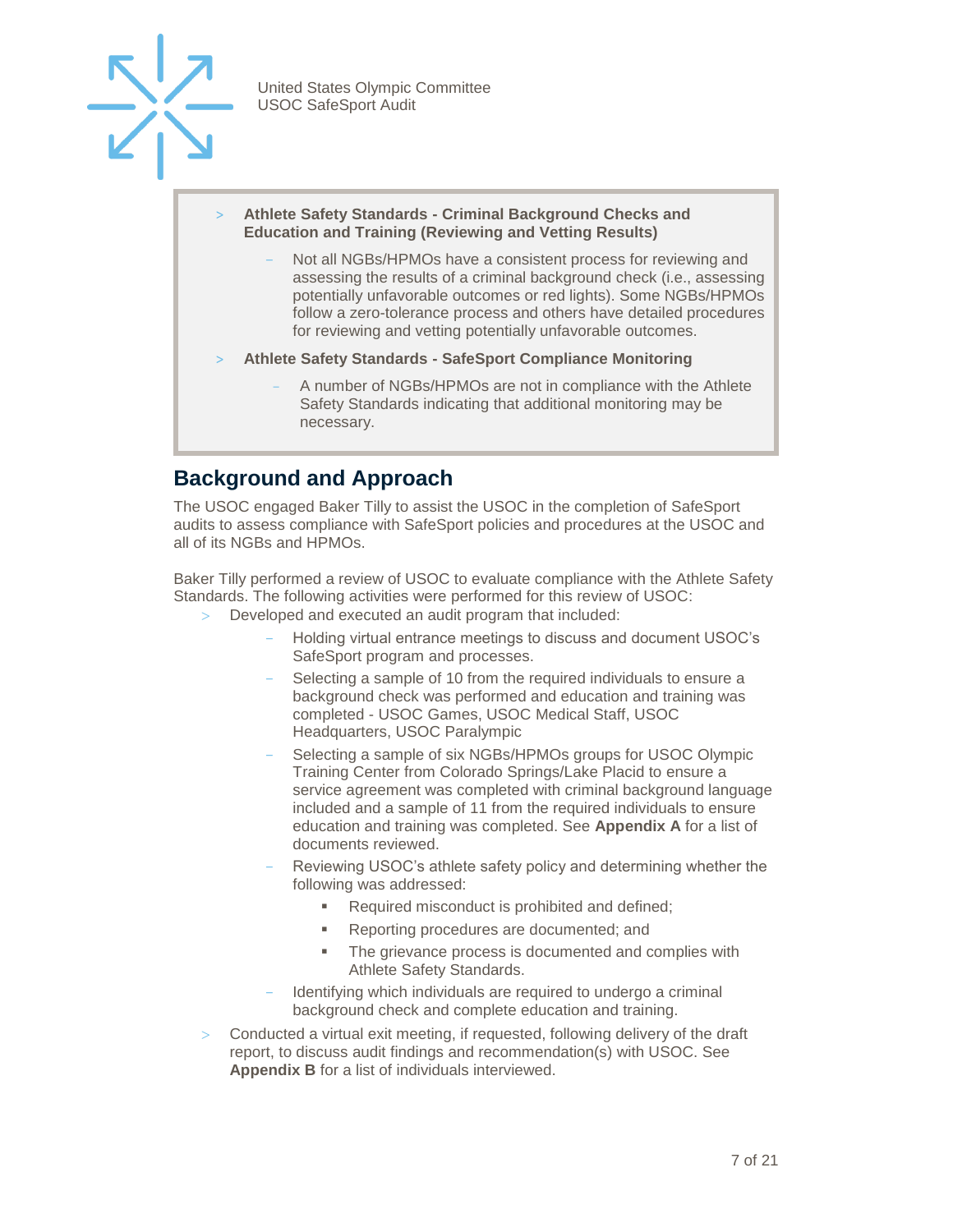

> Identified specific observations and recommendations regarding opportunities to enhance compliance with Athlete Safety Standards. Observations include the following attributes: criteria, condition, cause, effect, and recommendation, as set out in the International Professional Practices Framework (IPPF) Standards and Practice Advisory 2410-1.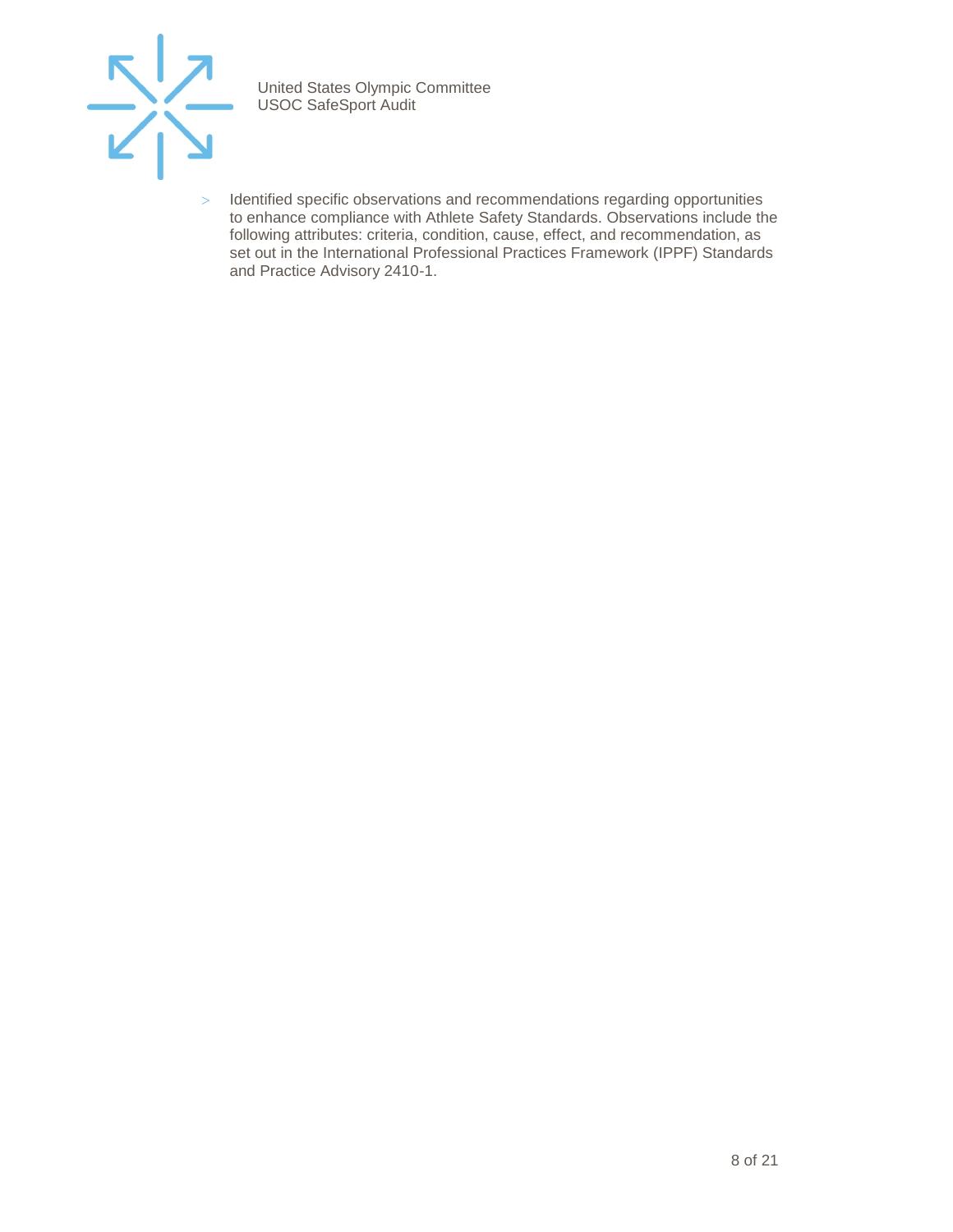

## **Detailed Report**

#### **Testing Observations**

The tables below represent opportunities to enhance the design and effectiveness of USOC compliance with the Athlete Safety Standards.

| 1. Athlete Safety Standards - Education and Training Testing |                                                                                                                                                                                                                                                                                                                                                                                                                                                                                                                                                                                                                                        |  |  |
|--------------------------------------------------------------|----------------------------------------------------------------------------------------------------------------------------------------------------------------------------------------------------------------------------------------------------------------------------------------------------------------------------------------------------------------------------------------------------------------------------------------------------------------------------------------------------------------------------------------------------------------------------------------------------------------------------------------|--|--|
| <b>Criteria</b>                                              | The Athlete Safety Standards state each NGB/HPMO shall<br>require education and training for those individuals it formally<br>authorizes, approves, or appoints (a) to a position of authority<br>over, or (b) to have frequent contact with athletes.                                                                                                                                                                                                                                                                                                                                                                                 |  |  |
| <b>Condition</b>                                             | Three individuals selected for testing (30% of the selected<br>individuals) for USOC Headquarters did not complete<br>education and training requirements during the testing period<br>(i.e., May 1, 2016 through April 30, 2017); however, evidence<br>was provided that the education and training requirements<br>were completed after the testing period.                                                                                                                                                                                                                                                                          |  |  |
| Cause                                                        | Prior to 2017, USOC Headquarters may not have been<br>consistently tracking and monitoring compliance with<br>education and training requirements of the Athlete Safety<br>Standards.                                                                                                                                                                                                                                                                                                                                                                                                                                                  |  |  |
| <b>Effect</b>                                                | Individuals USOC formally authorizes, approves or appoints<br>(a) to a position of authority over, or (b) to have frequent<br>contact with athletes may not be in compliance with the<br>USOC's SafeSport program because they have not<br>completed education and training prior to having contact with<br>athletes.                                                                                                                                                                                                                                                                                                                  |  |  |
|                                                              | Also, athletes may have contact with individuals who are<br>unaware of SafeSport misconduct and the potential impact to<br>athletes' well-being, which could put athletes at SafeSport-<br>related misconduct risk.                                                                                                                                                                                                                                                                                                                                                                                                                    |  |  |
| <b>Recommendation</b>                                        | USOC must require that individuals it formally authorizes,<br>approves, or appoints (a) to a position of authority over, or (b)<br>to have frequent contact with athletes complete education and<br>training requirements in a timely manner and before they<br>have contact with athletes to provide assurance that they are<br>educated on the requirements of the Athlete Safety<br>Standards. USOC must consistently track and verify<br>education and training requirements are met for all required<br>individuals. Compliance with these requirements must be<br>completed within 90 days of receipt of the final audit report. |  |  |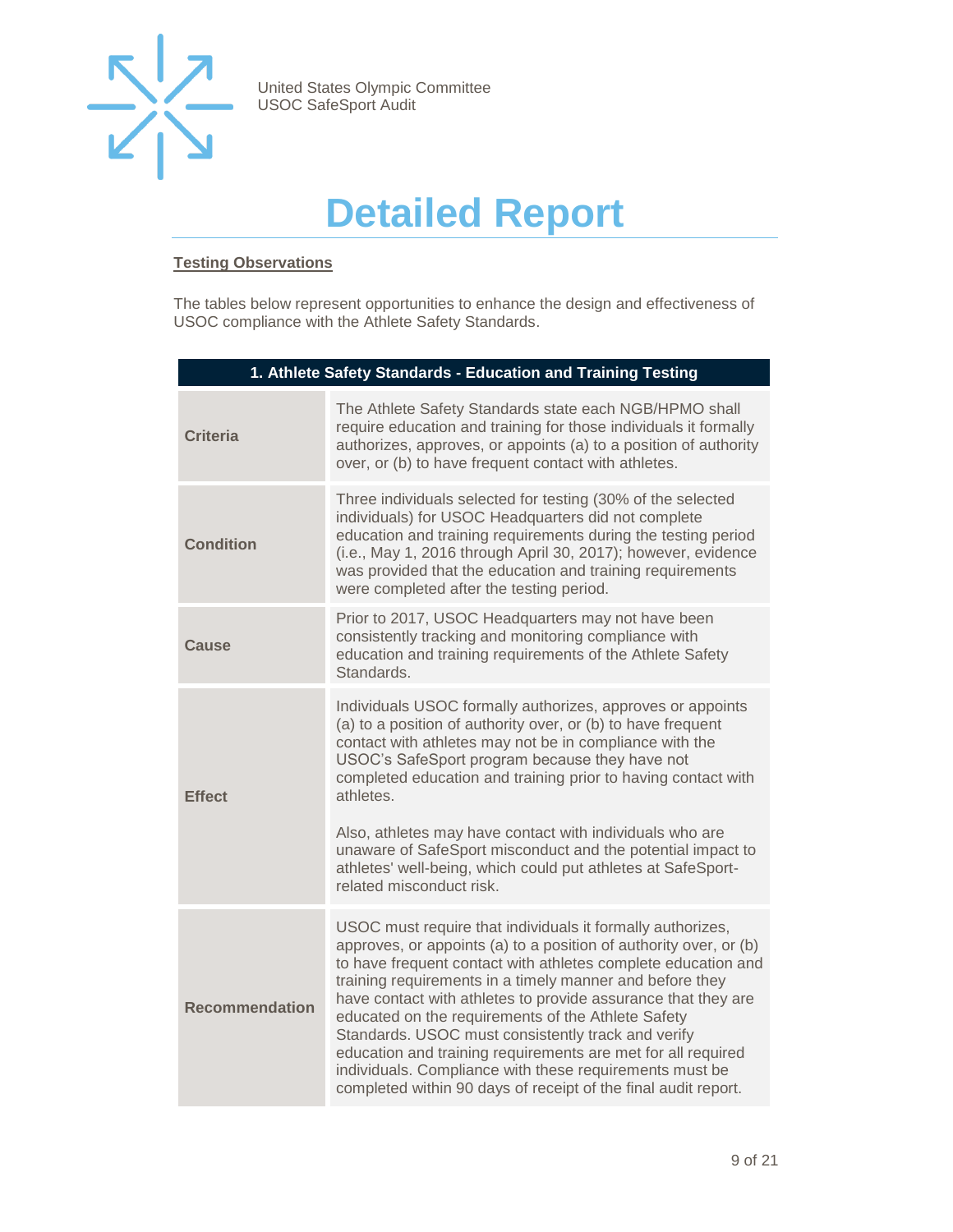

#### **1. Athlete Safety Standards - Education and Training Testing**

| We agree with the condition and recommendation. Before the<br>audit report was issued and on its own initiative, the USOC<br>implemented processes to track and verify all required<br>individuals take education and training for USOC |
|-----------------------------------------------------------------------------------------------------------------------------------------------------------------------------------------------------------------------------------------|
| Headquarters (Employees).                                                                                                                                                                                                               |
|                                                                                                                                                                                                                                         |

| 2. Athlete Safety Standards - Criminal Background Check Testing |                                                                                                                                                                                                                                                                                                                                                                                                                                                                                                                                                                                                                                                                        |  |  |  |
|-----------------------------------------------------------------|------------------------------------------------------------------------------------------------------------------------------------------------------------------------------------------------------------------------------------------------------------------------------------------------------------------------------------------------------------------------------------------------------------------------------------------------------------------------------------------------------------------------------------------------------------------------------------------------------------------------------------------------------------------------|--|--|--|
| <b>Criteria</b>                                                 | The Athlete Safety Standards state each NGB/HPMO shall<br>require criminal background checks for those individuals it<br>formally authorizes, approves, or appoints (a) to a position of<br>authority over, or (b) to have frequent contact with athletes.                                                                                                                                                                                                                                                                                                                                                                                                             |  |  |  |
| <b>Condition</b>                                                | The USOC Olympic Training Center has a policy that requires<br>criminal background checks to be conducted; however, the<br>USOC did not begin verifying that the criminal background<br>checks were completed until April 2017.                                                                                                                                                                                                                                                                                                                                                                                                                                        |  |  |  |
| Cause                                                           | Per discussion with USOC Olympic Training Center<br>personnel, Olympic Training Center started incorporating<br>criminal background checks in the 2017 service agreements<br>templates.                                                                                                                                                                                                                                                                                                                                                                                                                                                                                |  |  |  |
| <b>Effect</b>                                                   | Individuals USOC Olympic Training Center formally<br>authorizes, approves or appoints (a) to a position of authority<br>over, or (b) to have frequent contact with athletes may not be<br>in compliance with the USOC's SafeSport program because<br>they have not completed criminal background checks prior to<br>having contact with athletes.<br>Also, athletes may have contact with individuals who have a<br>criminal history, which could put athletes at SafeSport-related<br>misconduct risk.                                                                                                                                                                |  |  |  |
| <b>Recommendation</b>                                           | USOC Olympic Training Center must require that individuals it<br>formally authorizes, approves, or appoints (a) to a position of<br>authority over, or (b) to have frequent contact with athletes<br>complete criminal background check requirements in a timely<br>manner and before they have contact with athletes to provide<br>assurance that it is following the Athlete Safety Standards.<br>USOC Olympic Training Center must consistently track and<br>verify criminal background check requirements are met for all<br>required individuals. Compliance with these requirements<br>must be completed within 90 days of receipt of the final audit<br>report. |  |  |  |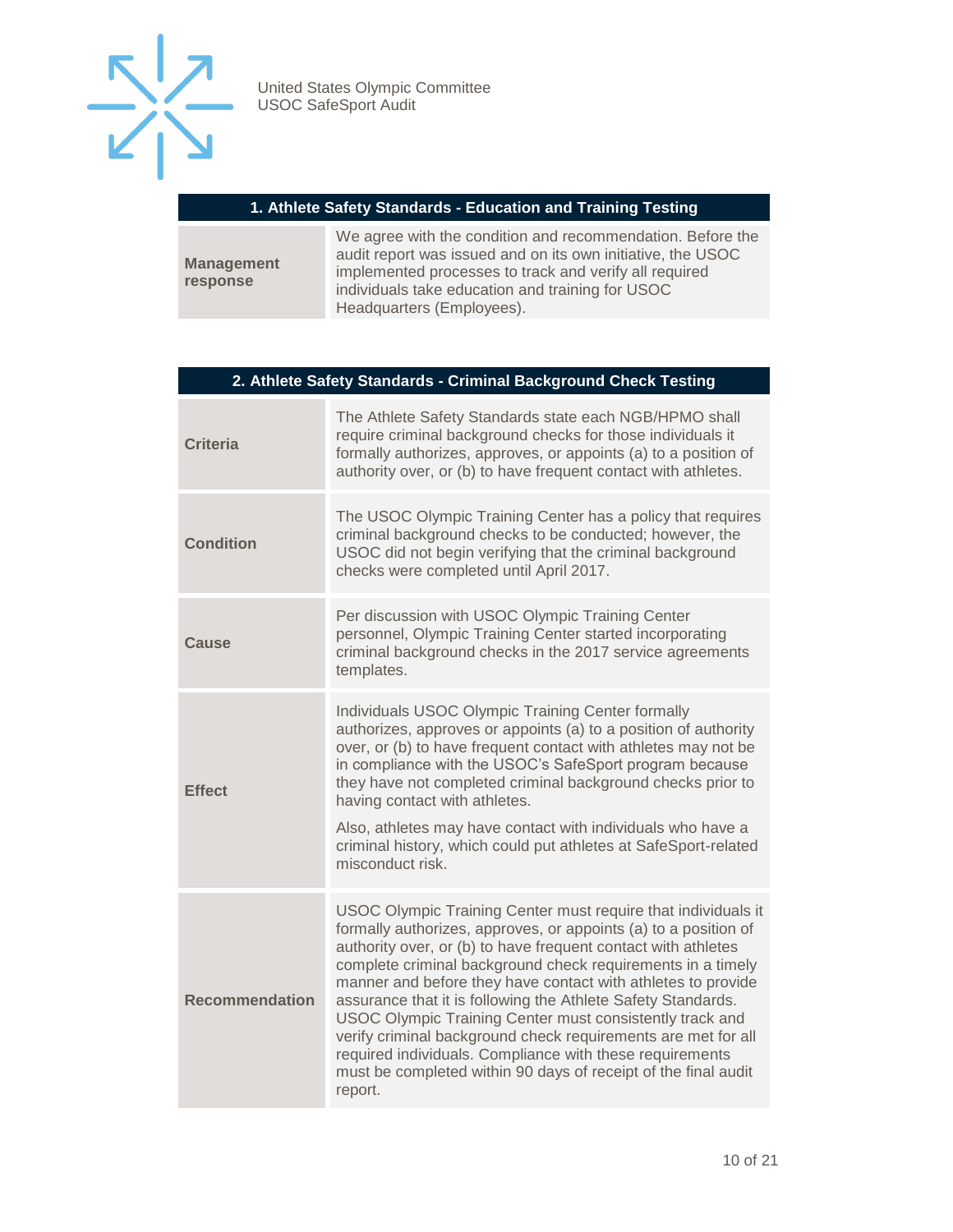

#### **2. Athlete Safety Standards - Criminal Background Check Testing**

|                               | USOC Olympic Training Center should review the testing<br>results and require all necessary individuals to complete the<br>necessary requirements (i.e., criminal background check).                                                                                                                  |
|-------------------------------|-------------------------------------------------------------------------------------------------------------------------------------------------------------------------------------------------------------------------------------------------------------------------------------------------------|
| <b>Management</b><br>response | We agree with the condition and recommendation. Before the<br>audit report was issued and on its own initiative, the USOC<br>implemented a procedure that requires NGBs to certify that<br>criminal background checks are conducted for required<br>individuals for each program conducted at an OTC. |

| 3. Athlete Safety Standards - Education and Training Policy Requirement |                                                                                                                                                                                                                                                                                                                                                                                                                                                          |  |  |
|-------------------------------------------------------------------------|----------------------------------------------------------------------------------------------------------------------------------------------------------------------------------------------------------------------------------------------------------------------------------------------------------------------------------------------------------------------------------------------------------------------------------------------------------|--|--|
| <b>Criteria</b>                                                         | The Athlete Safety Standards state each NGB/HPMO shall<br>require education and training for those individuals it formally<br>authorizes, approves, or appoints (a) to a position of authority<br>over, or (b) to have frequent contact with athletes.                                                                                                                                                                                                   |  |  |
| <b>Condition</b>                                                        | The USOC's SafeSport-related documentation and<br>administrative material does not require individuals such as<br>coaches, volunteers, or contracted third parties working with<br>Games, Medical Staff, or Paralympics who it formally<br>authorizes, approves, or appoints (a) to a position of authority<br>over, or (b) to have frequent contact with athletes to complete<br>education and training as required by the Athlete Safety<br>Standards. |  |  |
|                                                                         | <b>USOC Games</b> - Per discussion with USOC Games<br>personnel, SafeSport training was not required for the 2016<br>Rio Games. As such, no additional training verifications could<br>be provided. It was noted that USOC Games will be requiring<br>and tracking SafeSport training for the upcoming Games in<br>PyeongChang 2018 Winter Olympics.                                                                                                     |  |  |
| Cause                                                                   | <b>USOC Medical Staff</b> - Per discussion with USOC Medical<br>Staff personnel, the listed individuals did not require<br>education and training (SafeSport training) as they were not<br>required during the audit testing period (i.e., May 1, 2016<br>through April 30, 2017). Education and training was a<br>requirement implemented during 2017 for Games and<br>Volunteers.                                                                      |  |  |
|                                                                         | <b>USOC Paralympics</b> - Per discussion with USOC<br>Paralympics personnel, Paralympics started incorporating<br>SafeSport training in 2017.                                                                                                                                                                                                                                                                                                            |  |  |
| <b>Effect</b>                                                           | Individuals Games, Medical Staff, and Paralympics formally<br>authorizes, approves or appoints (a) to a position of authority<br>over, or (b) to have frequent contact with athletes may not be<br>in compliance with the USOC's SafeSport program because                                                                                                                                                                                               |  |  |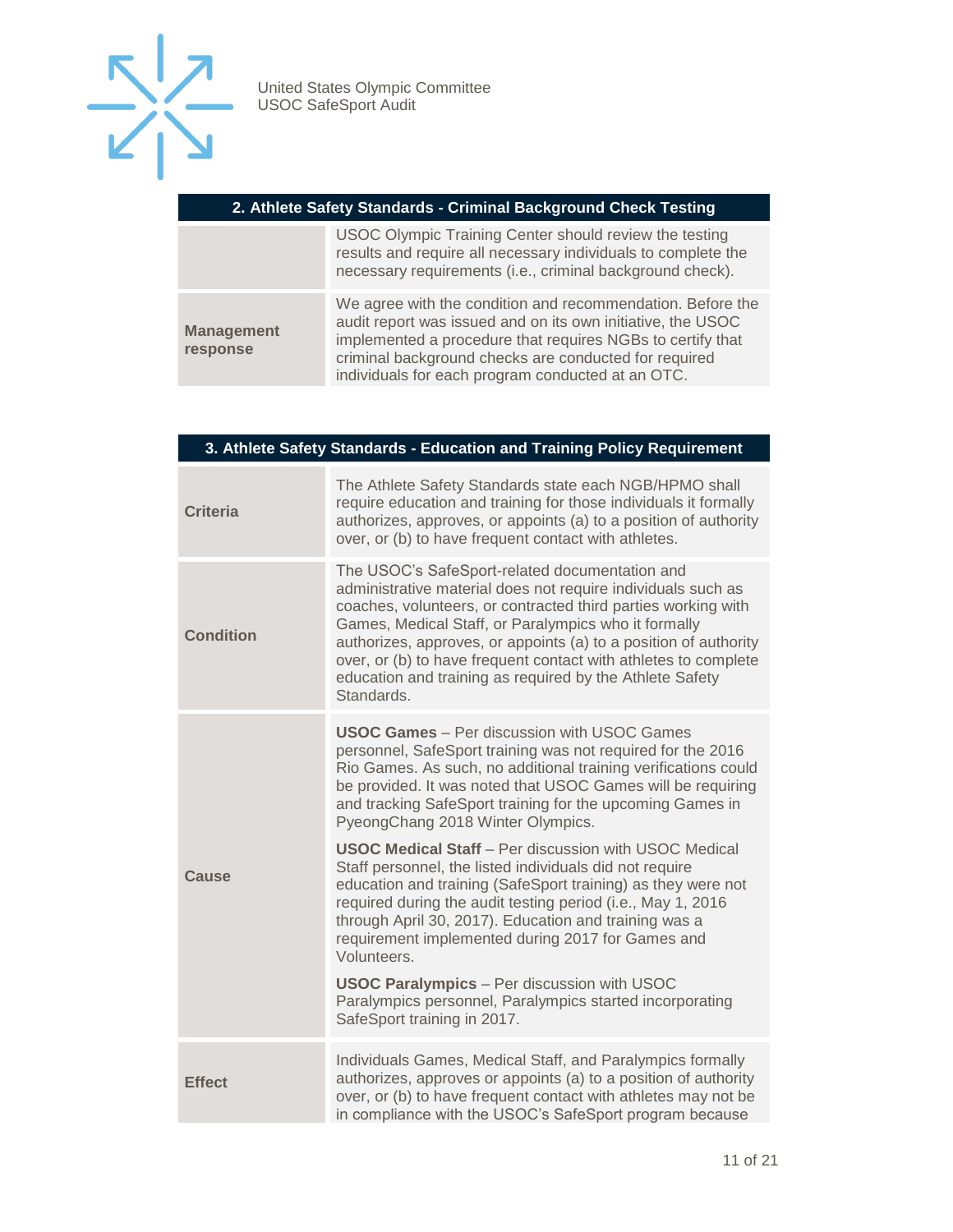

|                               | 3. Athlete Safety Standards - Education and Training Policy Requirement                                                                                                                                                                                                                                                                                                                                                                                                                                                                                                                                                                                                                                        |
|-------------------------------|----------------------------------------------------------------------------------------------------------------------------------------------------------------------------------------------------------------------------------------------------------------------------------------------------------------------------------------------------------------------------------------------------------------------------------------------------------------------------------------------------------------------------------------------------------------------------------------------------------------------------------------------------------------------------------------------------------------|
|                               | they have not completed education and training prior to<br>having contact with athletes.                                                                                                                                                                                                                                                                                                                                                                                                                                                                                                                                                                                                                       |
|                               | Also, athletes may have contact with individuals who are<br>unaware of SafeSport misconduct and the potential impact to<br>athletes' well-being, which could put athletes at SafeSport-<br>related misconduct risk.                                                                                                                                                                                                                                                                                                                                                                                                                                                                                            |
| <b>Recommendation</b>         | Games, Medical Staff, and Paralympics must require that<br>individuals it formally authorizes, approves, or appoints (a) to<br>a position of authority over, or (b) to have frequent contact<br>with athletes complete education and training requirements in<br>a timely manner and before they have contact with athletes to<br>provide assurance that they are educated on the<br>requirements of the Athlete Safety Standards. Games,<br>Medical Staff, and Paralympics must consistently track and<br>verify education and training requirements are met for all<br>required individuals. Compliance with these requirements<br>must be completed within 90 days of receipt of the final audit<br>report. |
| <b>Management</b><br>response | We agree with the condition and recommendation. Before the<br>audit report was issued and on its own initiative, the USOC<br>updated its SafeSport Policy to require individuals it formally<br>authorizes, approves, or appoints (a) to a position of authority<br>over or (b) to have frequent contact with athletes to complete<br>safe sport awareness training and education. Additionally, the<br>USOC implemented processes to track and verify all required<br>individuals take safe sport training and education for Games,<br>Medical Staff and Paralympics.                                                                                                                                         |

#### **Process Improvements**

The USOC and Center for SafeSport have not had an opportunity to consider additional areas of improvement to the Athlete Safety Standards as they have been implementing additional policies, procedures, tools, and trainings to address and prevent SafeSportrelated misconduct. Thus, the tables below provide several process improvements noted during our SafeSport audits of the NGBs/HPMOs that we think will strengthen overall compliance with Athlete Safety Standards, enhance monitoring efforts, reduce risk related to SafeSport misconduct, and reduce reputational risk.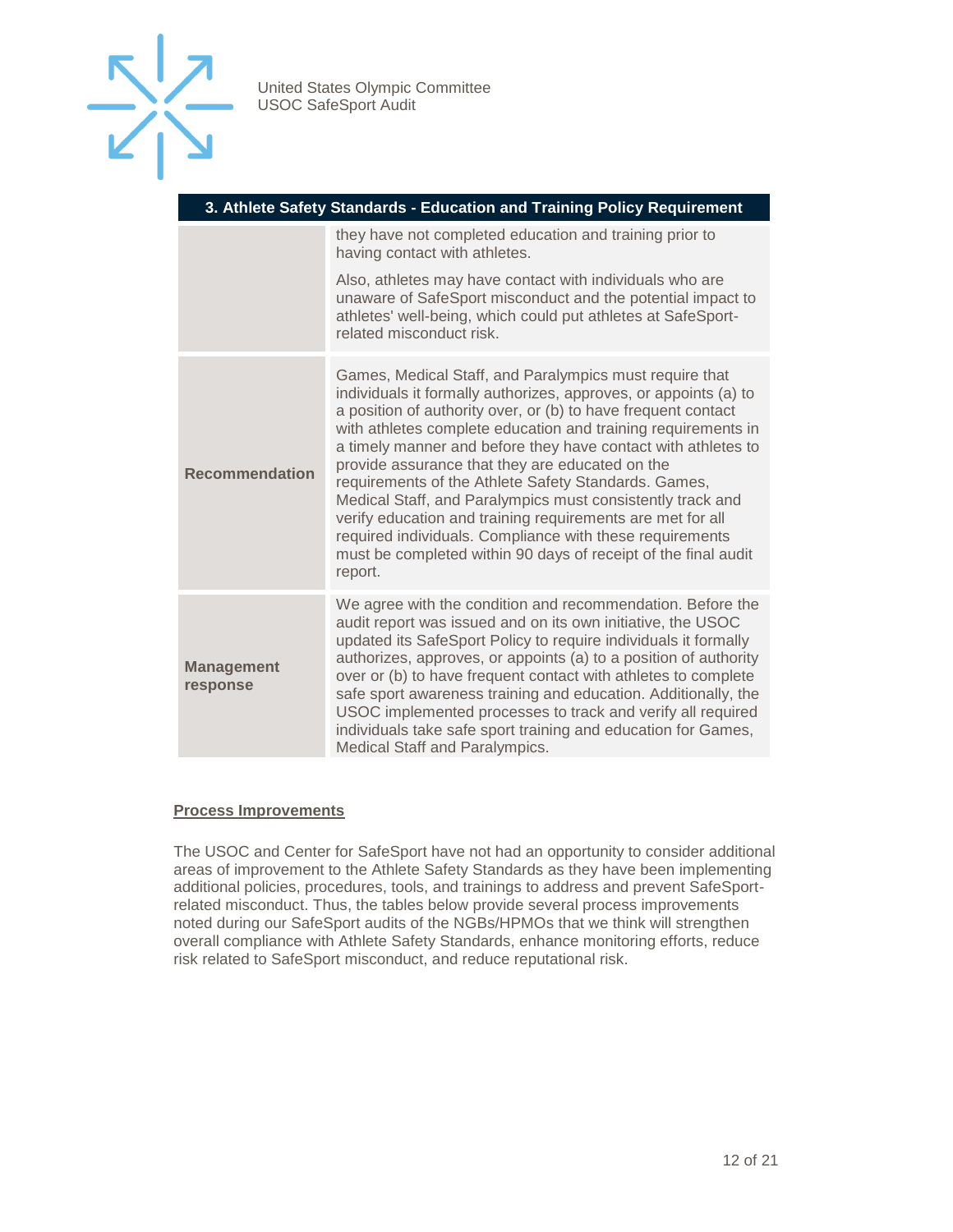

| 1. Athlete Safety Standards - Criminal Background Checks and Education and \ |
|------------------------------------------------------------------------------|
| <b>Training (Timeliness)</b>                                                 |

| Criteria                      | The Athlete Safety Standards states each NGB/HPMO shall<br>require criminal background checks and education and<br>training for those individuals it formally authorizes, approves,<br>or appoints (a) to a position of authority over, or (b) to have<br>frequent contact with athletes.          |
|-------------------------------|----------------------------------------------------------------------------------------------------------------------------------------------------------------------------------------------------------------------------------------------------------------------------------------------------|
| <b>Condition</b>              | The Athlete Safety Standards does not provide guidance<br>related to how quickly criminal background checks and<br>education and training should be completed (e.g., within 30<br>days of start date, within 30 days of membership), which<br>leads to inconsistent practices among each NGB/HPMO. |
| <b>Recommendation</b>         | The USOC should consider updating the Athlete Safety<br>Standards to provide specific guidance for administering<br>criminal background checks and education and training<br>requirements (e.g., timeliness requirements).                                                                         |
| <b>Management</b><br>response | We agree with the condition and believe the recommendation<br>will provide clarity for the NGBs and HPMOs. The USOC<br>intends to conduct a review of the NGB Athlete Safety Policy<br>in 2018.                                                                                                    |

#### **2. Athlete Safety Standards - Criminal Background Checks and Education and Training (NGB/HPMO Monitoring/Tracking)**

| Criteria              | A number of NGBs/HPMOs have electronic membership<br>systems that they use to monitor criminal background checks<br>and education and training. However, there are<br>NGBs/HPMOs that use less sophisticated systems such as<br>Excel spreadsheets to monitor criminal background checks<br>and education and training. |
|-----------------------|-------------------------------------------------------------------------------------------------------------------------------------------------------------------------------------------------------------------------------------------------------------------------------------------------------------------------|
| <b>Condition</b>      | Many of the NGBs/HPMOs are unable to effectively and/or<br>efficiently determine accurate and complete populations of<br>stakeholders required to comply with the Athlete Safety<br>Standards.                                                                                                                          |
| <b>Recommendation</b> | The USOC should consider providing guidance for an<br>appropriate process for tracking, monitoring, and maintaining<br>compliance with the Athlete Safety Standards related to<br>criminal background checks and education and training<br>requirements. Guidance could include the following:                          |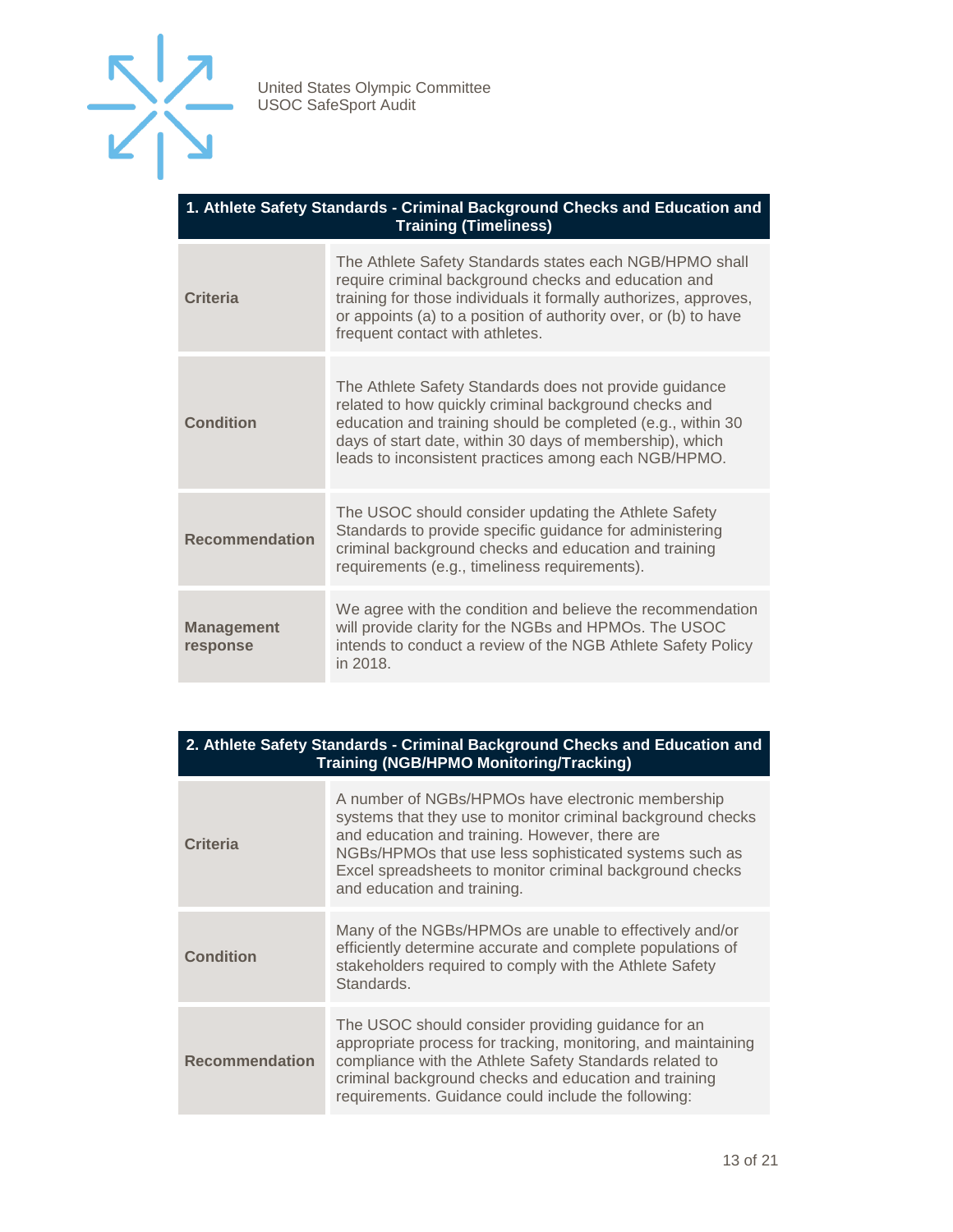

| 2. Athlete Safety Standards - Criminal Background Checks and Education and \ |                                         |  |  |
|------------------------------------------------------------------------------|-----------------------------------------|--|--|
|                                                                              | Training (NGB/HPMO Monitoring/Tracking) |  |  |

|                               | Review and update criminal background checks and<br>$\geq$<br>education and training quarterly to verify completion<br>and compliance with Athlete Safety Standards                                                                   |
|-------------------------------|---------------------------------------------------------------------------------------------------------------------------------------------------------------------------------------------------------------------------------------|
|                               | Review covered individuals (e.g., coaches,<br>$\geq$<br>volunteers, officials, staff) at least annually to ensure<br>the appropriate positions are included as<br>NGBs/HPMOs change, grow, and are exposed to<br>more public scrutiny |
| <b>Management</b><br>response | We agree with the condition and believe the recommendation<br>will provide clarity for the NGBs and HPMOs. The USOC<br>intends to conduct a review of the NGB Athlete Safety Policy<br>in 2018.                                       |

| 3. Athlete Safety Standards - Policy Format and Structure |                                                                                                                                                                                                                                                                                                                                                                                                                                  |
|-----------------------------------------------------------|----------------------------------------------------------------------------------------------------------------------------------------------------------------------------------------------------------------------------------------------------------------------------------------------------------------------------------------------------------------------------------------------------------------------------------|
| <b>Criteria</b>                                           | It shall be the policy of the USOC that each NGB adopt an<br>athlete safety program by December 31, 2013.                                                                                                                                                                                                                                                                                                                        |
|                                                           | The Athlete Safety Standards require that NGBs/HPMOs<br>adopt an athlete safety program; however, there is not<br>specific guidance and/or specific requirements as to the<br>format and structure of the program. Due to the lack of<br>guidance and/or specific requirements, there are a number of<br>inconsistencies with how each NGB/HPMO chooses to<br>document these requirements. For example, some<br>NGBs/HPMOs have: |
|                                                           | Created SafeSport policy documents<br>$\geq$                                                                                                                                                                                                                                                                                                                                                                                     |
| <b>Condition</b>                                          | Created website content/materials<br>$\geq$<br>Added to existing materials (e.g., code of conduct,<br>$\geq$<br>bylaws)                                                                                                                                                                                                                                                                                                          |
|                                                           | Referenced materials created by the Center for<br>$\geq$<br>SafeSport, instead of creating and maintaining<br>documentation specific to their environment and<br>stakeholders                                                                                                                                                                                                                                                    |
|                                                           | While other NGBs/HPMOs have done a combination of all the<br>methods listed, spreading SafeSport-related requirements<br>amongst policies, bylaws, and websites, which could hinder<br>stakeholders from reporting SafeSport-related misconduct.                                                                                                                                                                                 |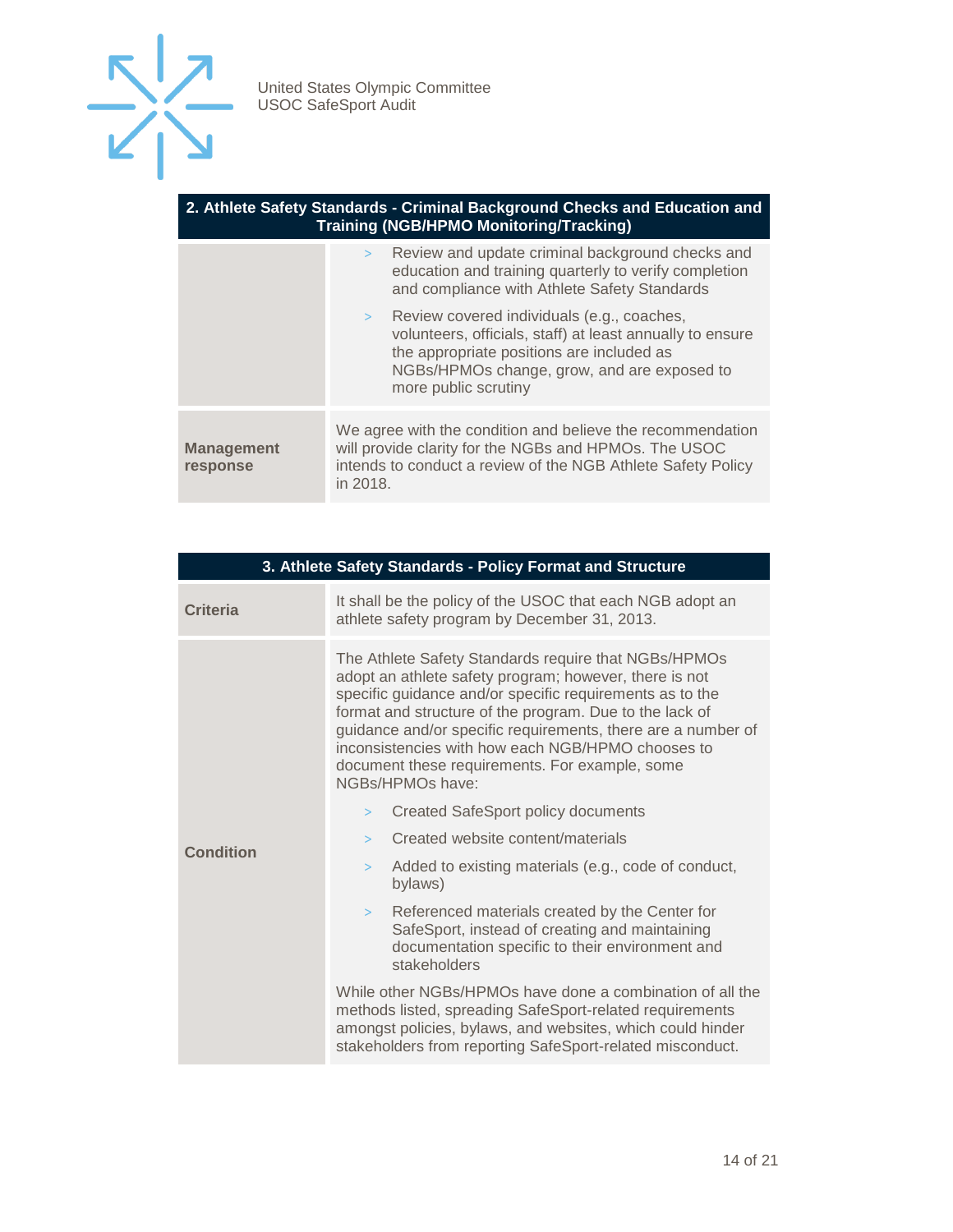

### **3. Athlete Safety Standards - Policy Format and Structure**

| <b>Recommendation</b>         | The USOC should consider updating the Athlete Safety<br>Standards to include policy templates and guidelines that<br>NGBs/HPMOs can use to streamline their SafeSport program<br>structure and help create consistency between each<br>NGB's/HPMO's SafeSport documentation. Additionally, the<br>USOC should strongly encourage NGBs/HPMOs to include all<br>SafeSport-related requirements in one centralized area to<br>create a "one stop shop" (e.g., a handbook, a policy, a<br>website, etc.). |
|-------------------------------|-------------------------------------------------------------------------------------------------------------------------------------------------------------------------------------------------------------------------------------------------------------------------------------------------------------------------------------------------------------------------------------------------------------------------------------------------------------------------------------------------------|
| <b>Management</b><br>response | We agree with the condition and believe the recommendation<br>will provide clarity for the NGBs and HPMOs. The USOC<br>intends to conduct a review of the NGB Athlete Safety Policy<br>in 2018.                                                                                                                                                                                                                                                                                                       |

| 4. Athlete Safety Standards - Education and Training (Peer to Peer Abuse) |                                                                                                                                                                                                                                                                                                                                                                                                                                                                                                                                                                                                                                                                                                                                           |
|---------------------------------------------------------------------------|-------------------------------------------------------------------------------------------------------------------------------------------------------------------------------------------------------------------------------------------------------------------------------------------------------------------------------------------------------------------------------------------------------------------------------------------------------------------------------------------------------------------------------------------------------------------------------------------------------------------------------------------------------------------------------------------------------------------------------------------|
| <b>Criteria</b>                                                           | The Athlete Safety Standards address individuals interacting<br>with athletes, but do not address athletes.<br>The Athlete Safety Standards shall apply to (1) NGB<br>employees; (2) athletes the NGB designates for the USADA<br>required testing pool (RTP); and (3) individuals the NGB<br>formally authorizes, approves or appoints (a) to a position of<br>authority over, or (b) to have frequent contact with athletes.<br>Further, the Athlete Safety Standards states that each<br>NGB/HPMO shall require criminal background checks and<br>education and training for those individuals it formally<br>authorizes, approves, or appoints (a) to a position of authority<br>over, or (b) to have frequent contact with athletes. |
| <b>Condition</b>                                                          | The Athlete Safety Standards do not indicate that the<br>SafeSport policy should apply to the NGB's/HPMO's athletes.<br>Additionally, the Athlete Safety Standards do not specifically<br>require or recommend criminal background checks or<br>education and training for athletes, which could expose<br>athletes to individuals with a criminal history or limit their<br>understanding and awareness of SafeSport specific<br>requirements, including prohibited misconduct.                                                                                                                                                                                                                                                          |
| <b>Recommendation</b>                                                     | The USOC should consider updating the Athlete Safety<br>Standards to indicate the policy applies to athletes and<br>include requirements for athlete-specific criminal background<br>checks and education and training.<br>If there are concerns related to requiring athletes to undergo<br>background checks, then we suggest that athletes, whether<br>they are adults or minors, are required to disclose any                                                                                                                                                                                                                                                                                                                         |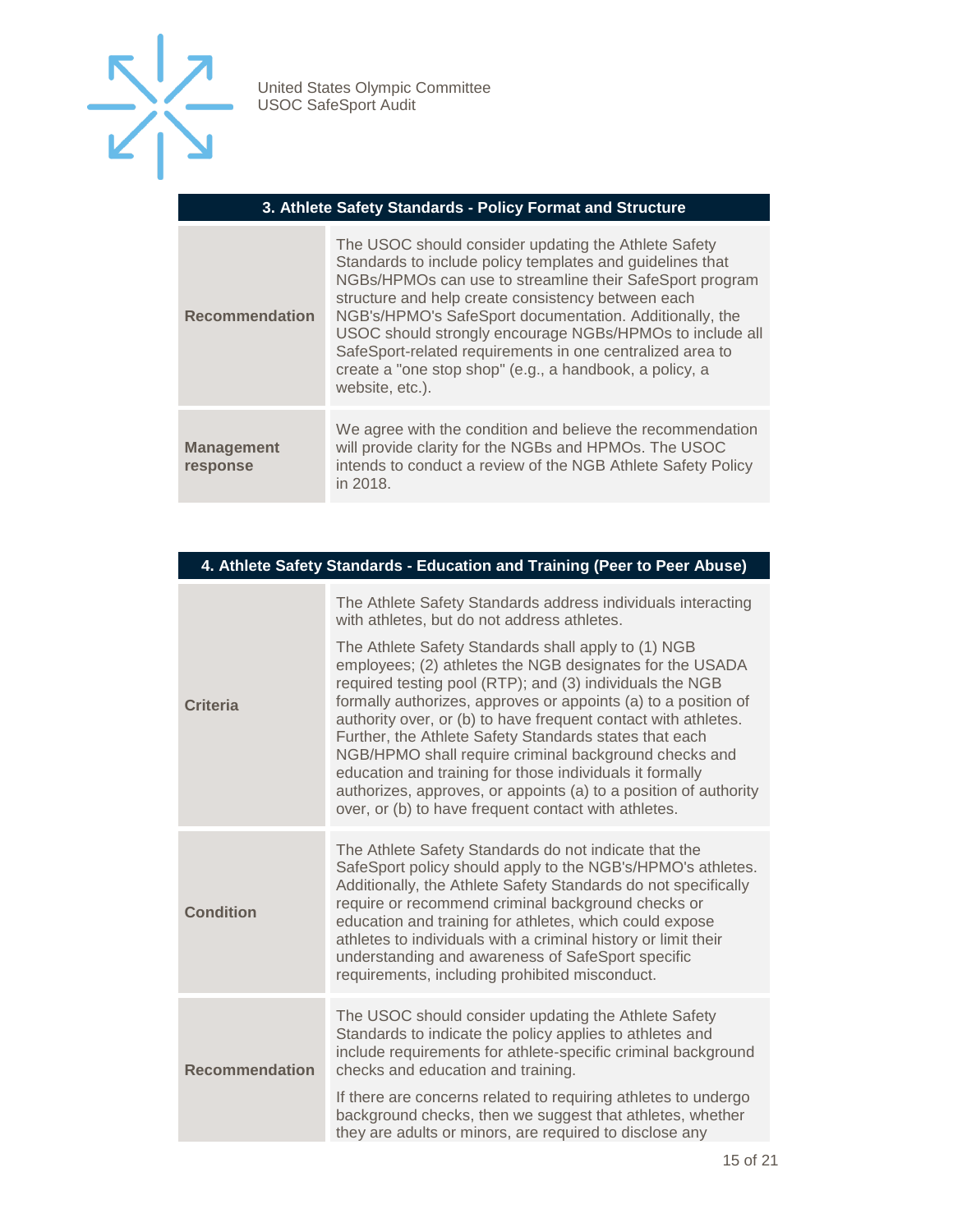

#### **4. Athlete Safety Standards - Education and Training (Peer to Peer Abuse)**

|                               | misdemeanors and felonies committed to allow the<br>NGB/HPMO to determine what action to take and hold<br>athletes accountable if an incident is revealed that they have<br>not disclosed.                                                                                                   |
|-------------------------------|----------------------------------------------------------------------------------------------------------------------------------------------------------------------------------------------------------------------------------------------------------------------------------------------|
|                               | Additionally, if the USOC determines that the Athlete Safety<br>Standards should not include athletes, then it should address<br>athlete peer to peer abuse, criminal background checks, and<br>education and training in a separate standard that<br>NGBs/HPMOs will be required to comply. |
| <b>Management</b><br>response | We agree with the condition and believe the recommendation<br>will provide clarity for the NGBs and HPMOs. The USOC<br>intends to conduct a review of the NGB Athlete Safety Policy<br>in 2018.                                                                                              |

| 5. Athlete Safety Standards - Reporting                                                                                                                                                |  |
|----------------------------------------------------------------------------------------------------------------------------------------------------------------------------------------|--|
| The Athlete Safety Standards state each NGB shall establish                                                                                                                            |  |
| The Athlete Safety Standards requires that each NGB/HPMO<br>there are no specific requirements to provide an option for<br>anonymous and/or confidential reporting. Further, there are |  |
| prohibit any requirement that could prevent an individual from<br>reporting (e.g., filing fees, written requirements, timeliness                                                       |  |
| We agree with the condition and believe the recommendation<br>intends to conduct a review of the NGB Athlete Safety Policy                                                             |  |
|                                                                                                                                                                                        |  |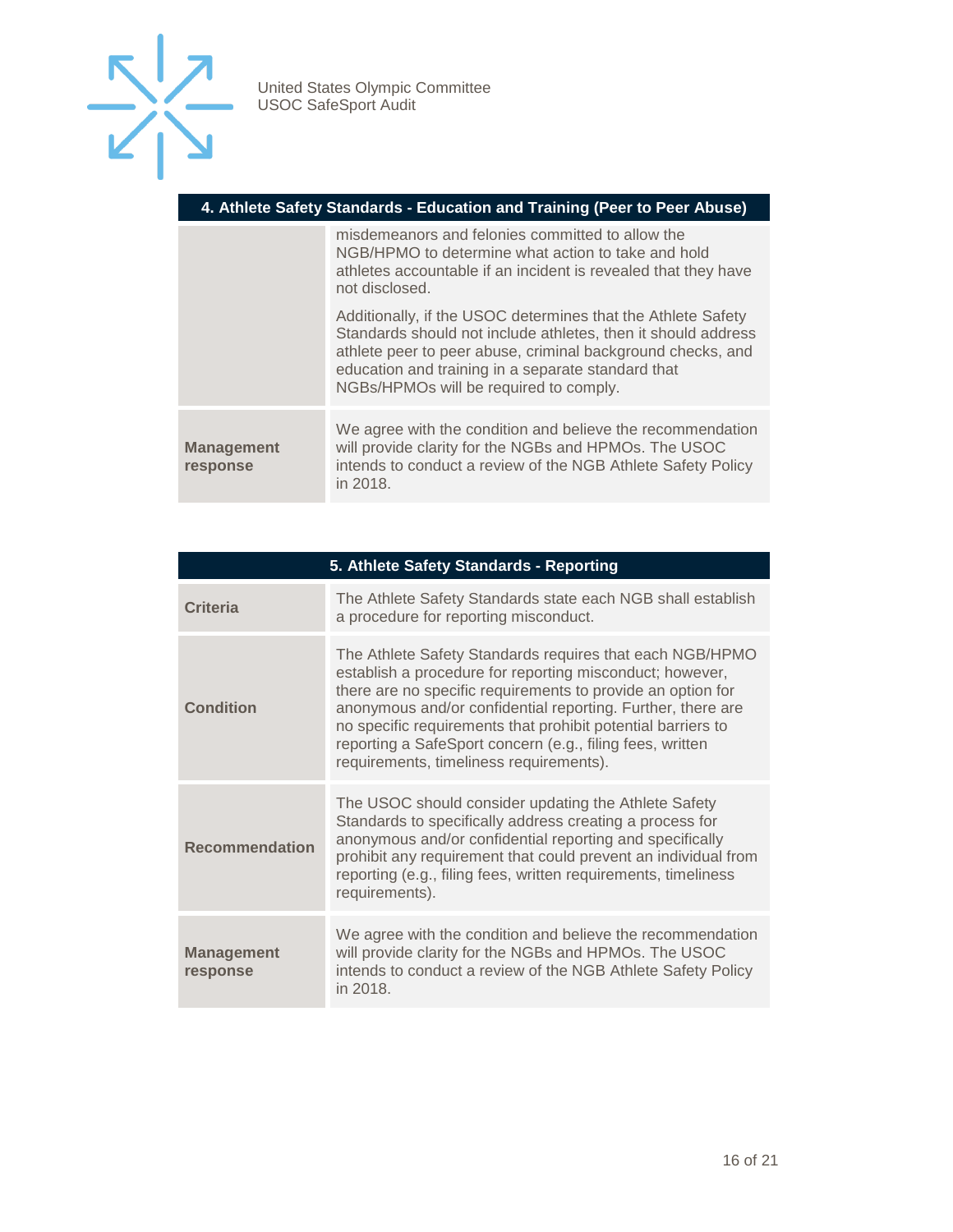

| 6. Athlete Safety Standards - Criminal Background Checks and Education and \ |
|------------------------------------------------------------------------------|
|                                                                              |

| <b>Criteria</b>               | Each NGB/HPMO shall require criminal background checks<br>for those individuals it formally authorizes, approves or<br>appoints (a) to a position of authority over, or (b) to have<br>frequent contact with athletes.                                                                                                                               |
|-------------------------------|------------------------------------------------------------------------------------------------------------------------------------------------------------------------------------------------------------------------------------------------------------------------------------------------------------------------------------------------------|
| <b>Condition</b>              | Not all NGBs/HPMOs have a consistent process for reviewing<br>and assessing the results of a criminal background check<br>(i.e., assessing potentially unfavorable outcomes or red<br>lights). Some NGBs/HPMOs follow a zero-tolerance process<br>and others have detailed procedures for reviewing and vetting<br>potentially unfavorable outcomes. |
| <b>Recommendation</b>         | The USOC should consider updating the Athlete Safety<br>Standards to include guidance or recommendations on an<br>appropriate process for each NGB/HPMO to review and vet<br>the results of a criminal background check.                                                                                                                             |
| <b>Management</b><br>response | We agree with the condition and believe the recommendation<br>will provide clarity for the NGBs and HPMOs. The USOC<br>intends to conduct a review of the NGB Athlete Safety Policy<br>in 2018.                                                                                                                                                      |

| 7. Athlete Safety Standards - SafeSport Compliance Monitoring |                                                                                                                                                                                                          |
|---------------------------------------------------------------|----------------------------------------------------------------------------------------------------------------------------------------------------------------------------------------------------------|
| <b>Criteria</b>                                               | It shall be the policy of the USOC that each NGB adopt an<br>athlete safety program by December 31, 2013.                                                                                                |
| <b>Condition</b>                                              | A number of NGBs/HPMOs are not in full compliance with the<br>Athlete Safety Standards indicating that additional monitoring<br>may be necessary.                                                        |
|                                                               | The USOC should consider including SafeSport monitoring in<br>Internal Audit's annual audit plan. The following are<br>SafeSport-related areas Internal Audit could start within the<br>next five years: |
|                                                               | Year 1: Compliance with completing education and<br>$\geq$<br>training                                                                                                                                   |
| <b>Recommendation</b>                                         | Year 2: Compliance with completing criminal<br>$\geq$<br>background checks                                                                                                                               |
|                                                               | Year 3: Compliance with required prohibited language<br>$\geq$<br>and definitions                                                                                                                        |
|                                                               | Year 4: Compliance with reporting and grievance<br>$\geq$<br>processes                                                                                                                                   |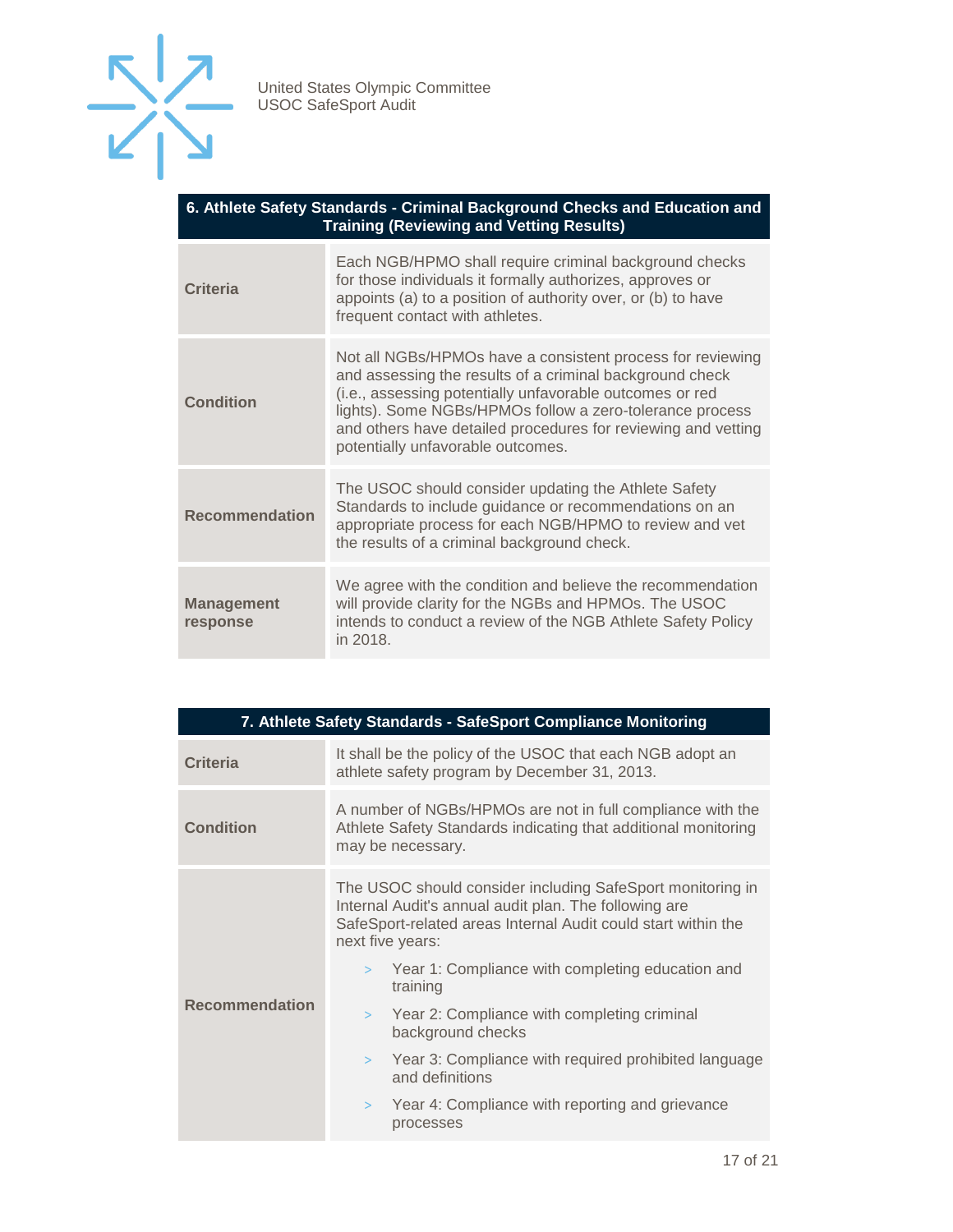

|                               | Year 5: Compliance with all Athlete Safety Standards<br>or updated SafeSport Standards                                                                                                                                                         |
|-------------------------------|------------------------------------------------------------------------------------------------------------------------------------------------------------------------------------------------------------------------------------------------|
|                               | Dividing the review into small subsets of the Athlete Safety<br>Standards will allow Internal Audit to review each NGB/HPMO<br>and prepare NGBs/HPMOs for an overall review in Year 5.                                                         |
| <b>Management</b><br>response | We agree that SafeSport monitoring is valuable and the<br>USOC should play a part in the monitoring process. The<br>Internal Audit Division will take part in the monitoring process<br>in 2018, this will be evaluated on a continuing basis. |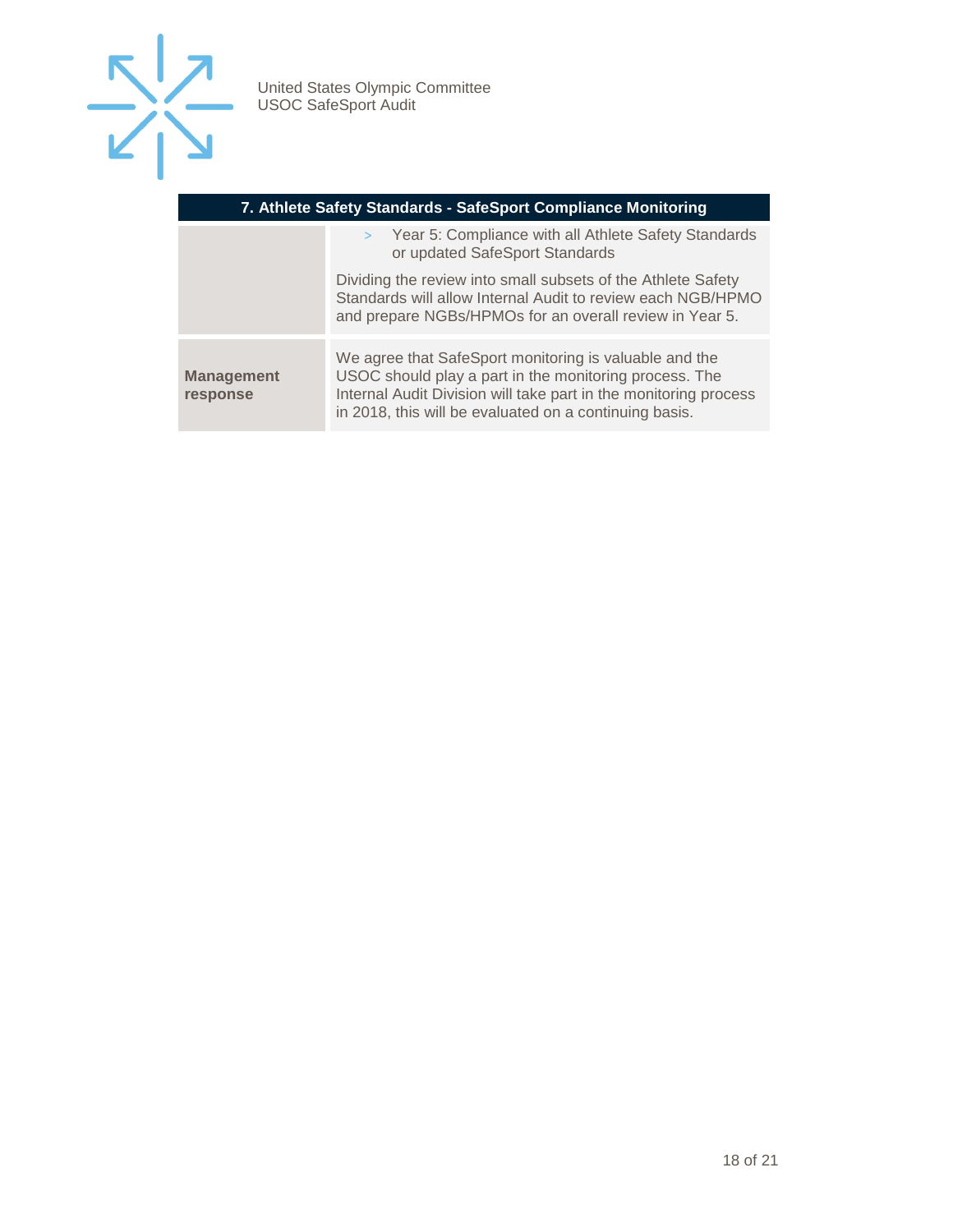

# <span id="page-18-0"></span>**Report Appendices**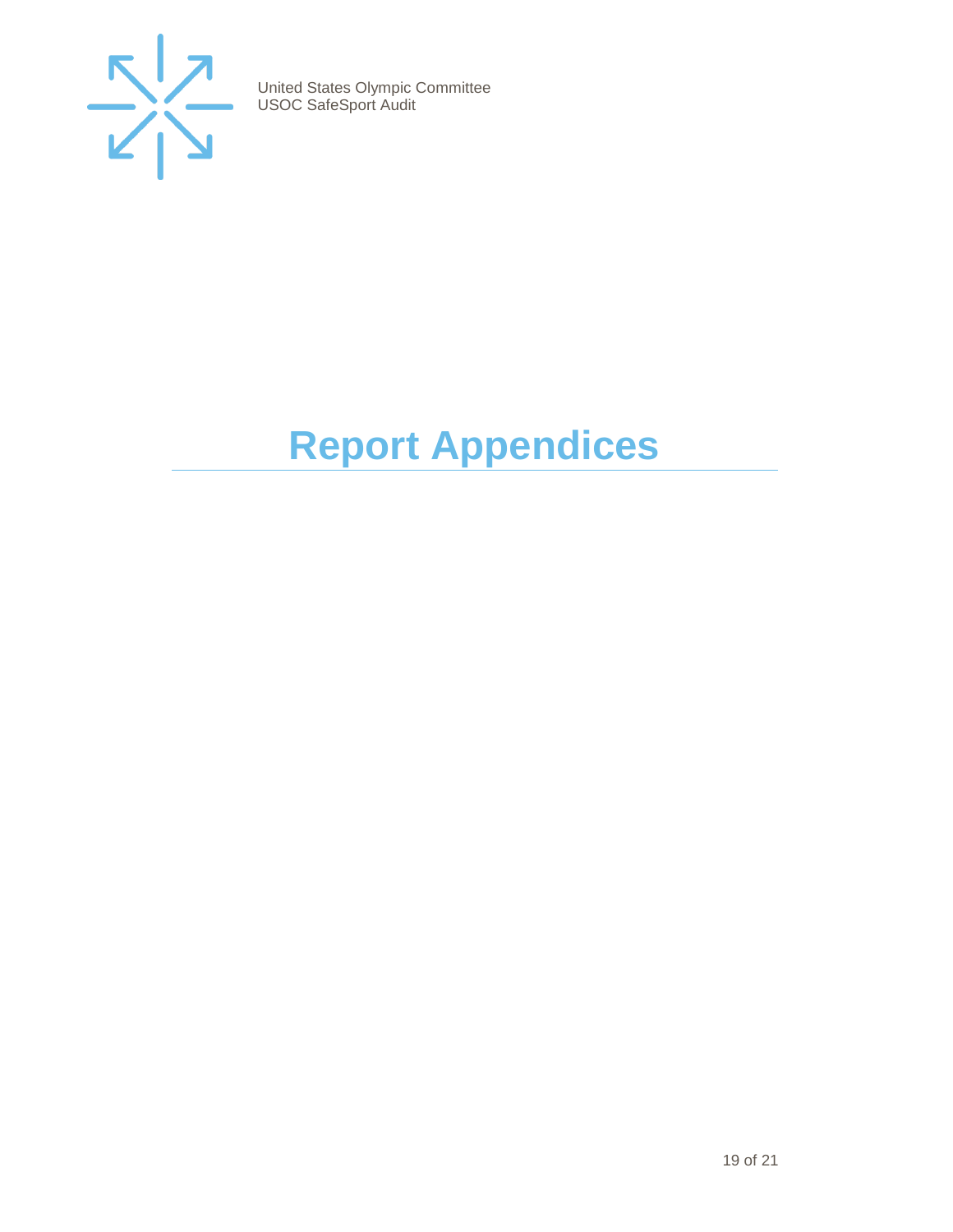

## <span id="page-19-0"></span>**Appendix A: Documents Reviewed**

We reviewed the following documents:

- > Athlete Safety Standards Program Questionnaire
- > Population listing of "required individuals" (i.e., covered individuals required to undergo background check and training)
- > Bylaws of the United States Olympic Committee
- > United States Olympic Committee SafeSport Policies
- > United States Olympic Committee Policy for Periodic Background Checks on Employees
- > US Olympic Committee Policy: SafeSport 6.29.2017
- > NGB Athlete Safety Policy